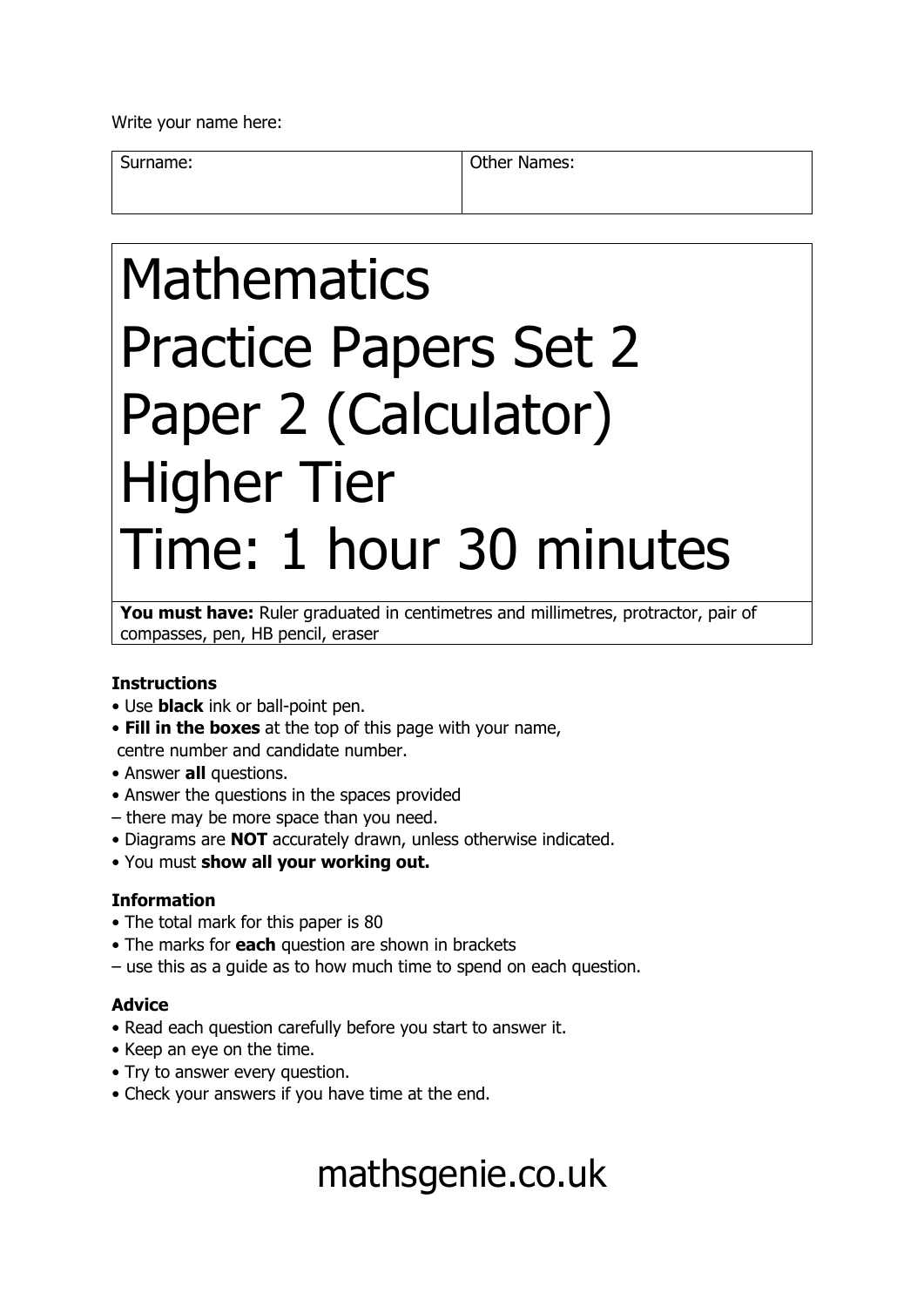**1** There are 130 adults at a language school. Each adult studies one of French or Spanish or German.

> 96 of the adults are women. 12 of the women study French. 73 of the adults study Spanish. 55 of the women study Spanish. 9 of the men study German.

How many of the adults study French?

**(Total for Question 1 is 4 marks)**

..........................................................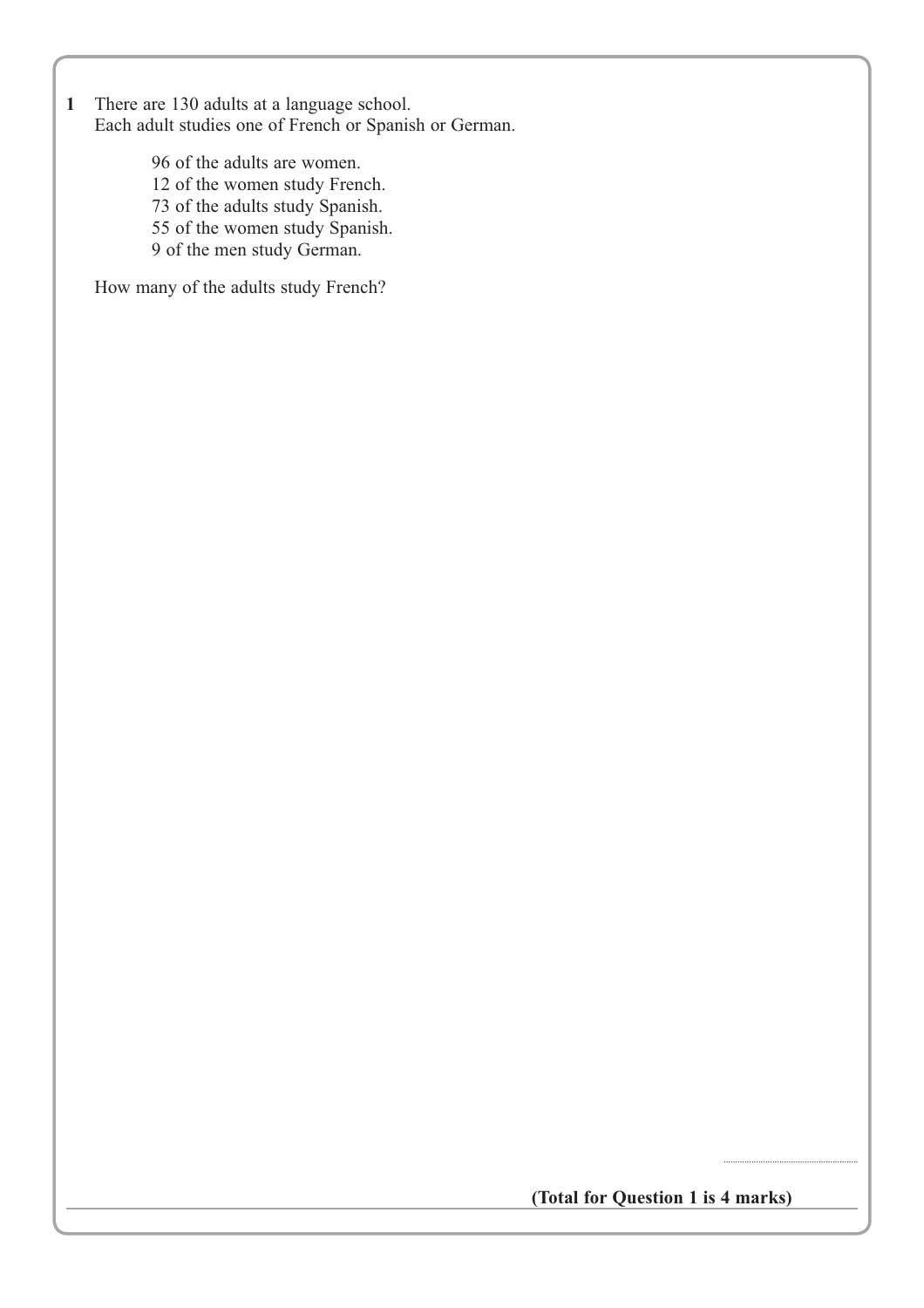**2** The same type of computer is sold in two shops.

### **Computer World**

Beta computer

Normal price : £359

15% off normal price

### **Logic**

Beta computer

Pay £110 now and pay 12 instalments of £16.80 per month

What is the difference in the cost of a Beta computer in Computer World and the cost of a Beta computer in Logic?

You must show all your working.

 $f_{\perp}$ 

**(Total for Question 2 is 4 marks)**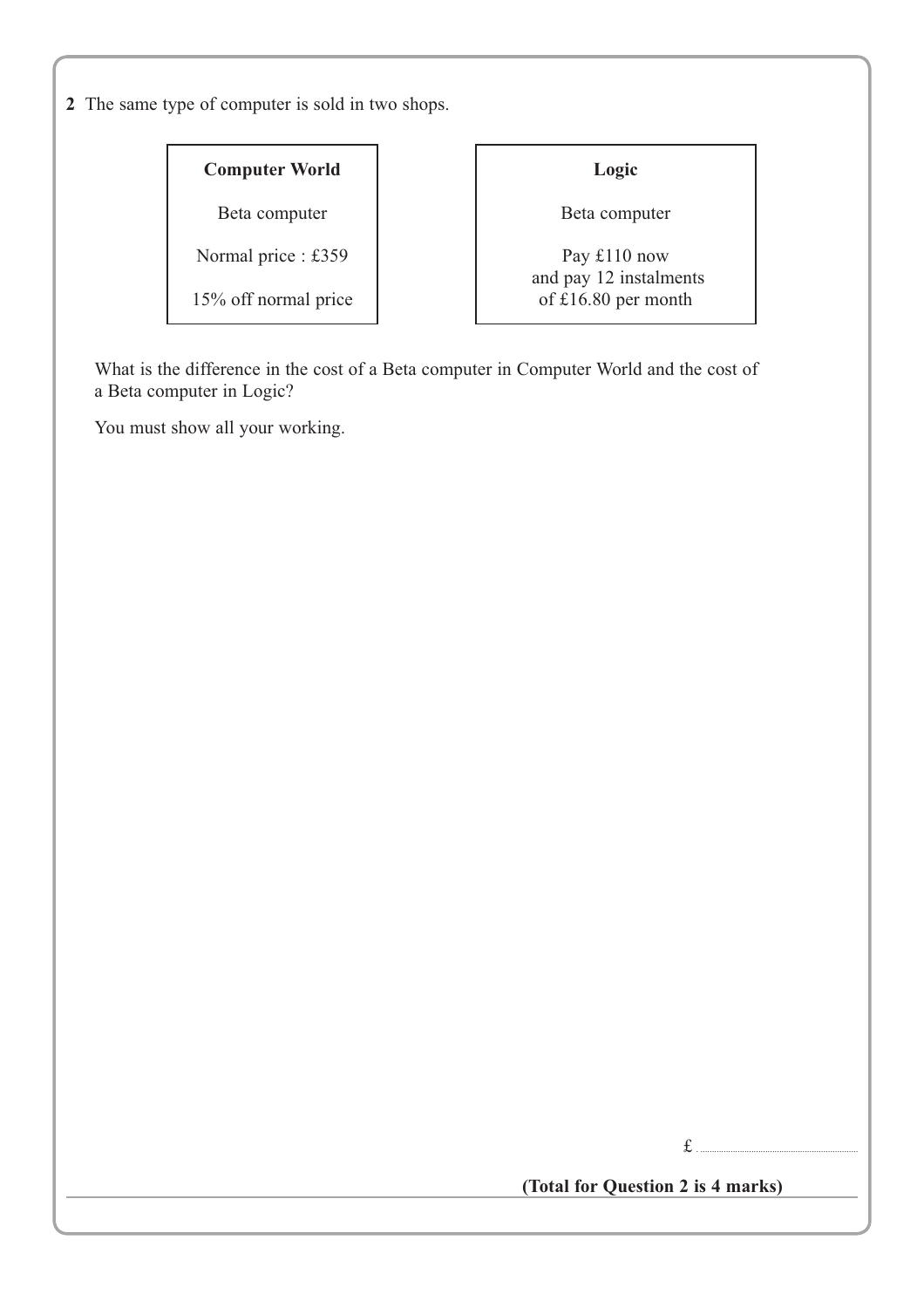**3** Ben goes on holiday to Hong Kong.

In Hong Kong, Ben sees a camera costing HK\$3179.55 In London, an identical camera costs £285

The exchange rate is  $£1 = HK$12.30$ 

Ben buys the camera in Hong Kong.

How much cheaper is the camera in Hong Kong than in London?

**(Total for Question 3 is 3 marks)**

..........................................................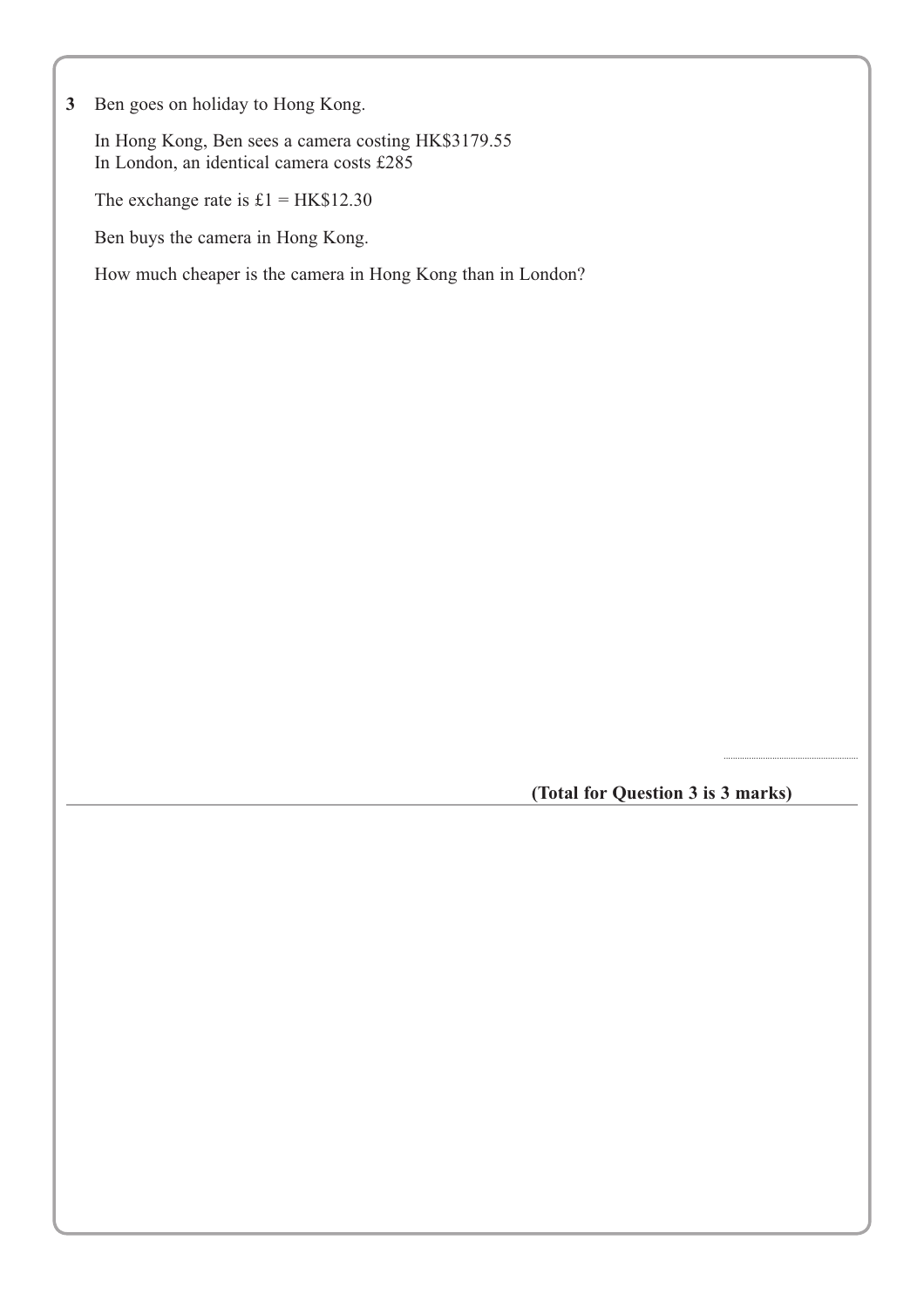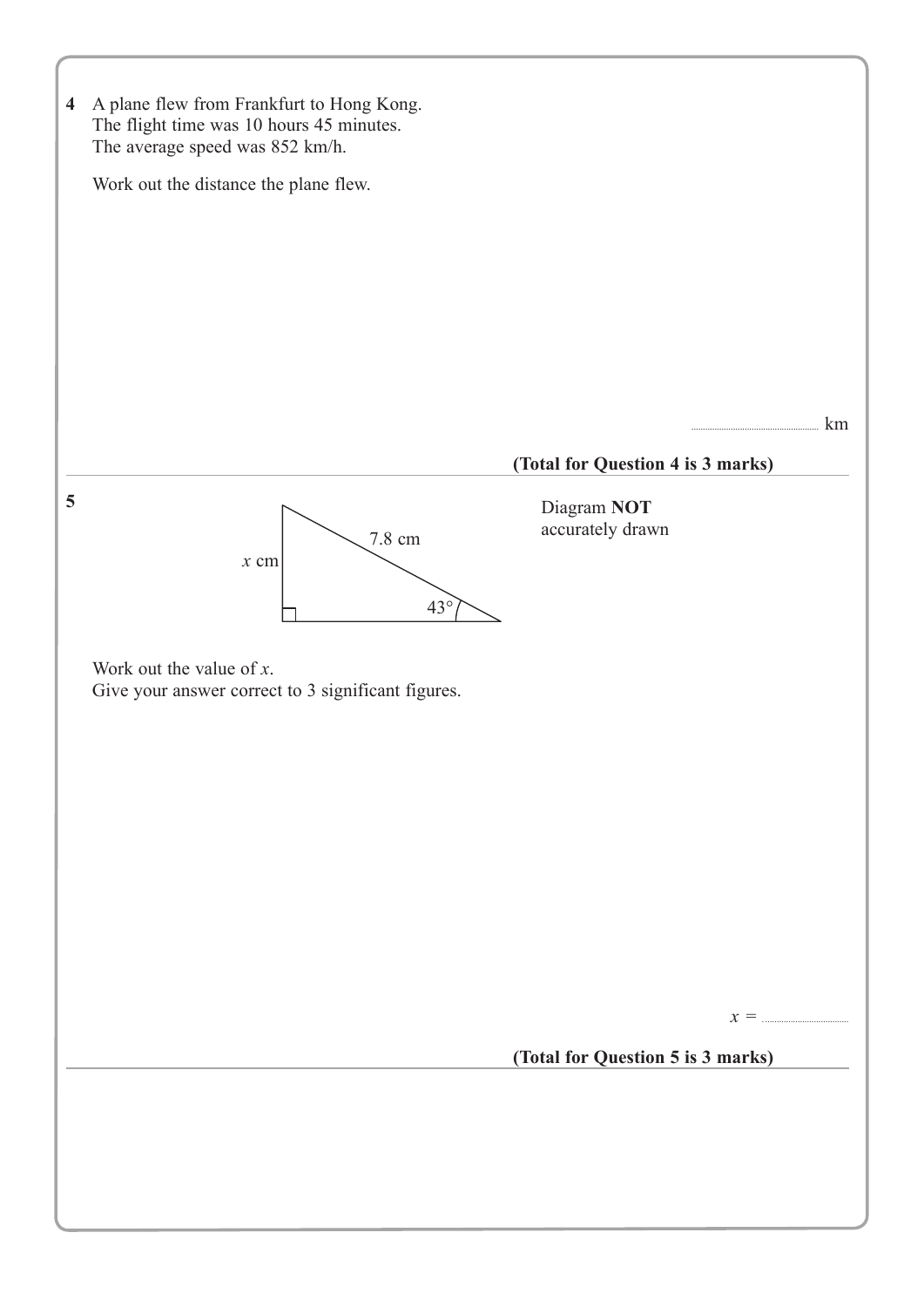**6** Axel and Lethna are driving along a motorway.

They see a road sign. The road sign shows the distance to Junction 8 It also shows the average time drivers will take to get to Junction 8

| <b>To Junction 8</b>   |  |
|------------------------|--|
| 30 miles<br>26 minutes |  |

The speed limit on the motorway is 70 mph.

Lethna says,

'We will have to drive faster than the speed limit to go 30 miles in 26 minutes.'

Is Lethna right? You must show how you got your answer.

 **(Total for Question 6 is 3 marks)**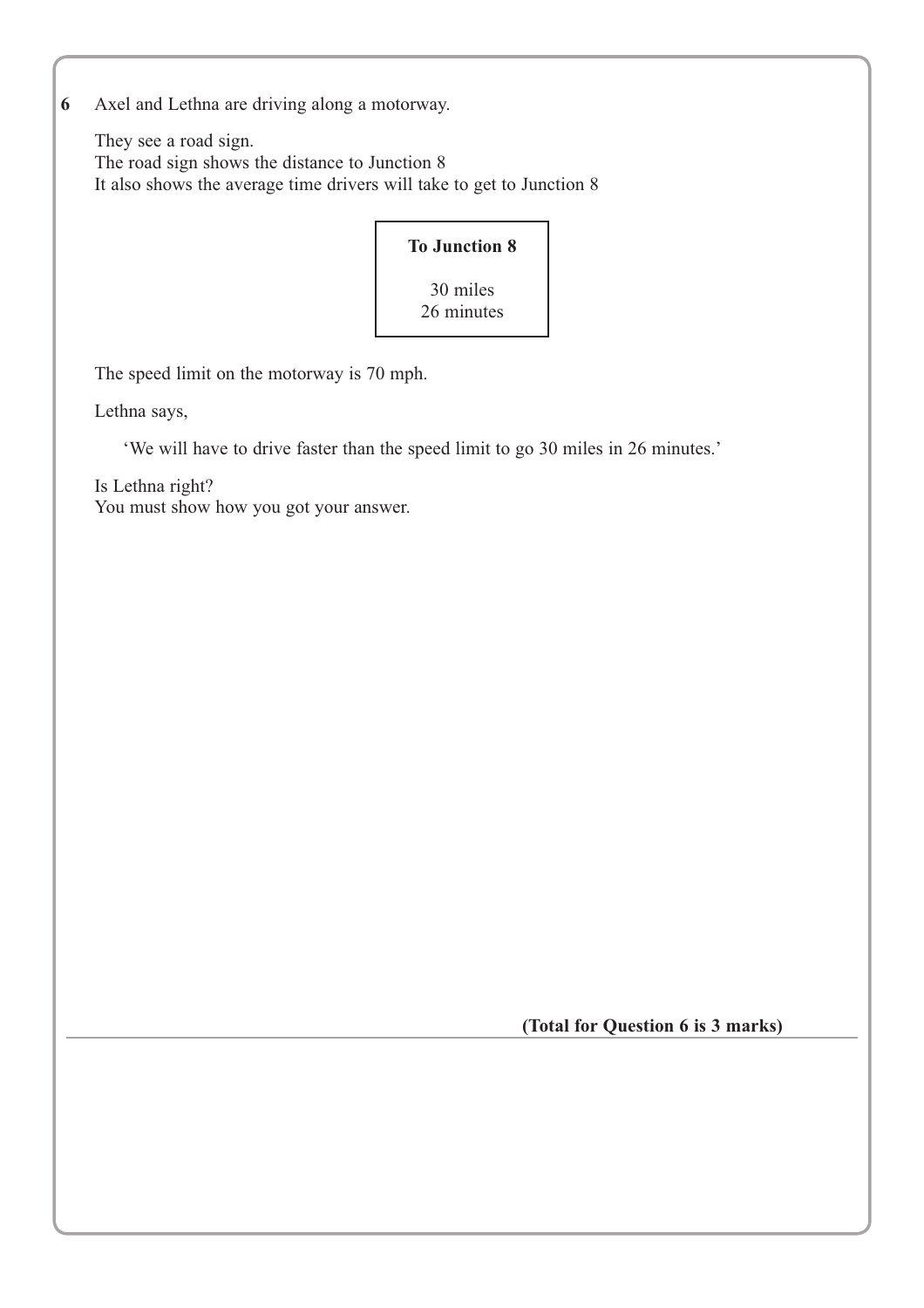|  |  | 7 A square hole is cut from a circular piece of card. |  |
|--|--|-------------------------------------------------------|--|
|  |  |                                                       |  |



**(Total for Question 8 is 3 marks)**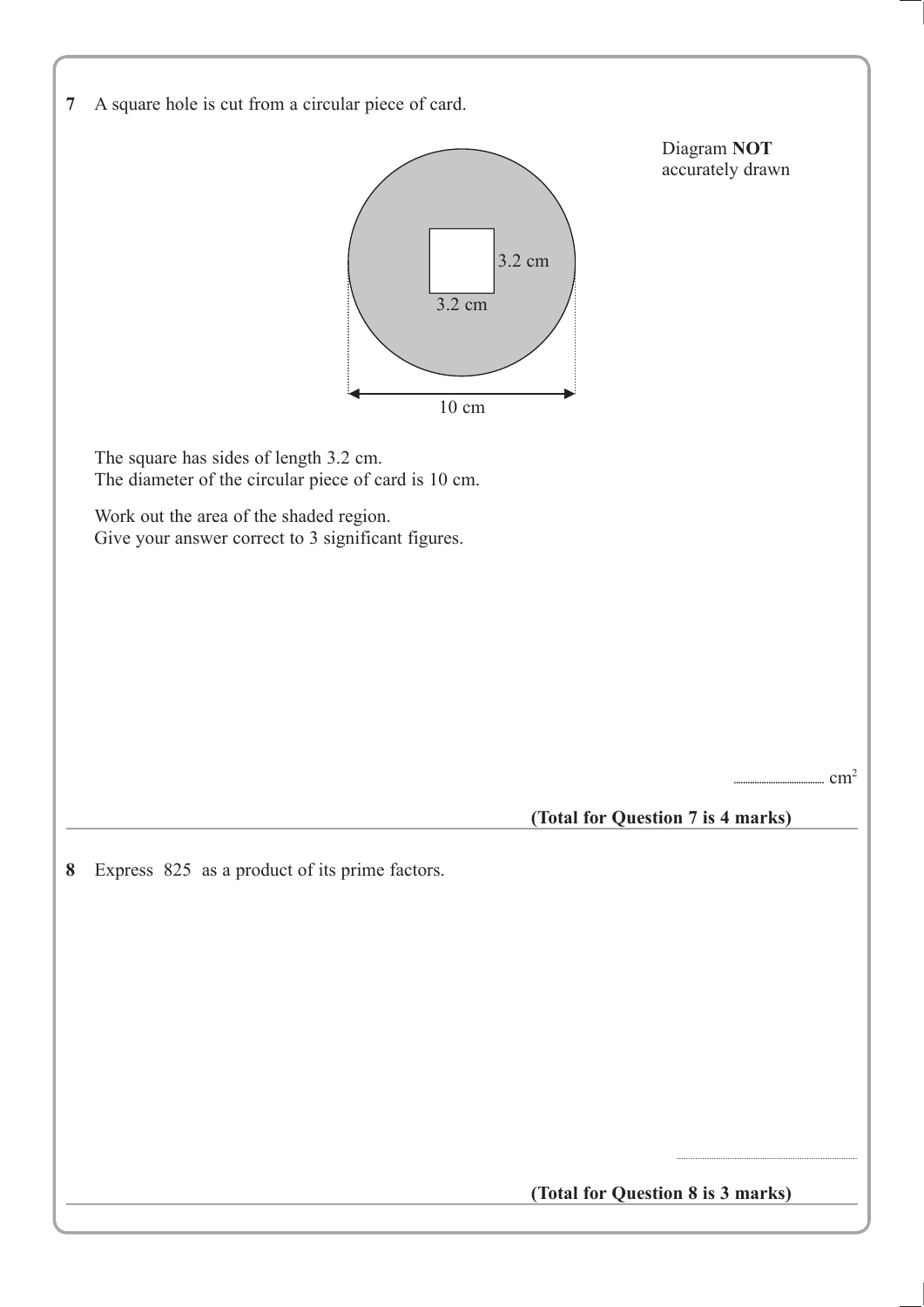**9** In a sale normal prices are reduced by 20%.

A washing machine has a sale price of £464

By how much money is the normal price of the washing machine reduced?

£ . .........................................................

**(Total for Question 9 is 3 marks)**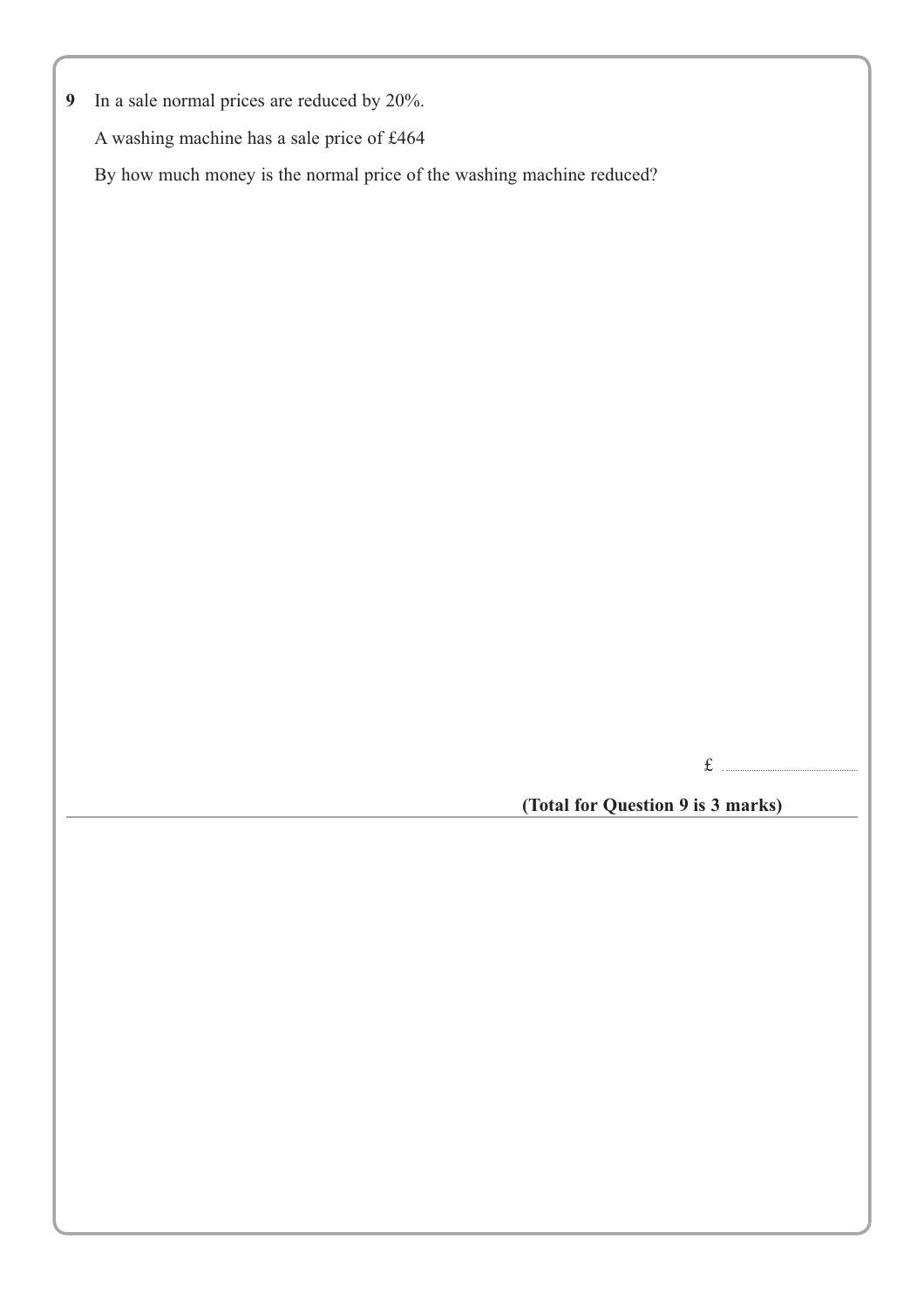**10** Given that *y* is positive, make *y* the subject of  $y = \sqrt{ay^2 + n}$ Show clear algebraic working.  $y = 1$ **(Total for Question 10 is 5 marks) 11** Given that  $(5 - \sqrt{x})^2 = y - 20\sqrt{2}$  where *x* and *y* are positive integers, find the value of *x* and the value of *y*. *x* = . . . . . ............................. *y* = . ..................................... **(Total for Question 11 is 3 marks)**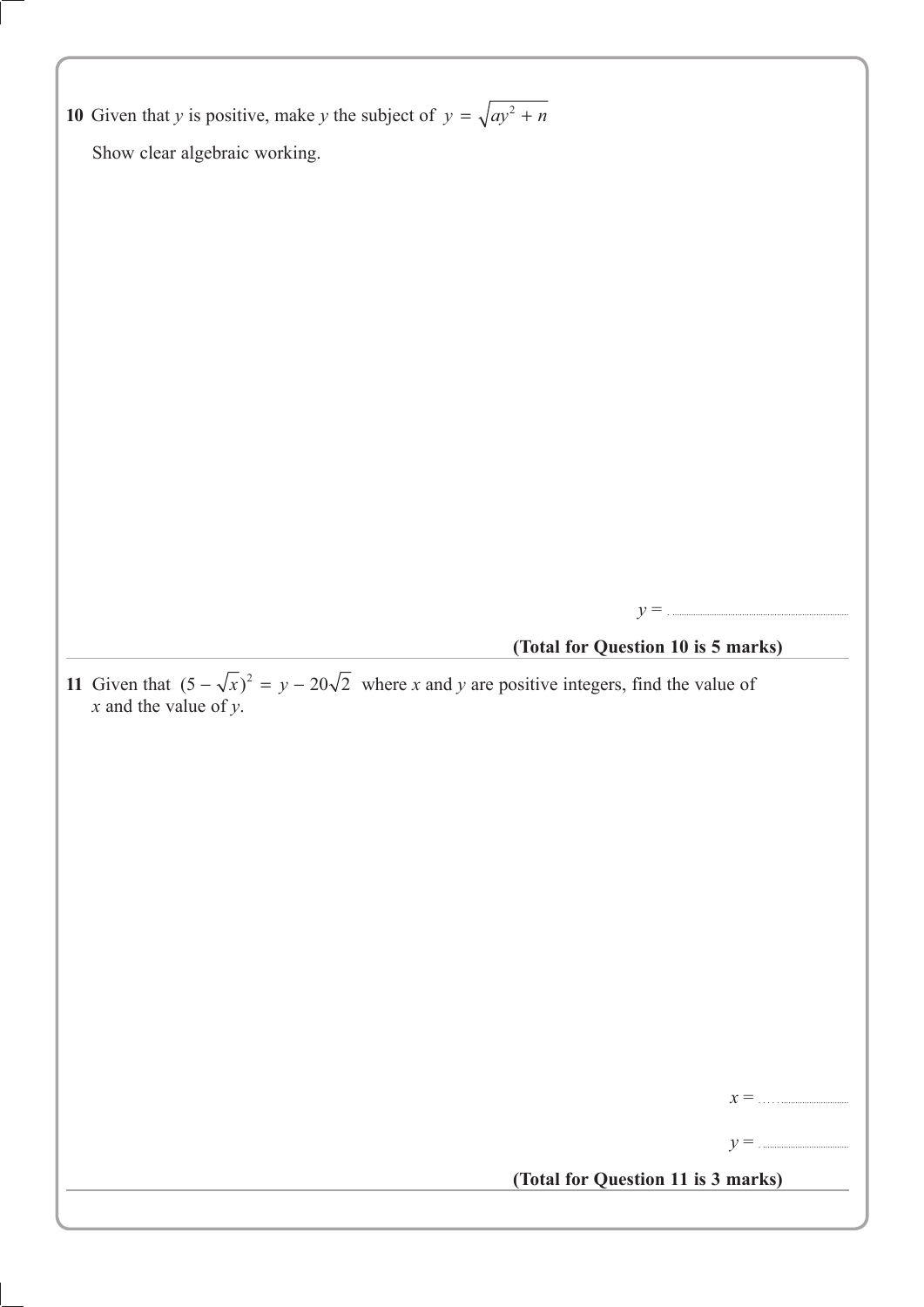| 12 (a) $x = 9 \times 10^{2m}$ where <i>m</i> is an integer.                                                               |     |
|---------------------------------------------------------------------------------------------------------------------------|-----|
| Find, in standard form, an expression for $\sqrt{x}$                                                                      |     |
|                                                                                                                           |     |
|                                                                                                                           |     |
|                                                                                                                           |     |
|                                                                                                                           |     |
|                                                                                                                           | (2) |
| (b) $y = 9 \times 10^{2n}$ where <i>n</i> is an integer.                                                                  |     |
| Find, in standard form, an expression for $y^{\frac{3}{2}}$                                                               |     |
| Give your answer as simply as possible.                                                                                   |     |
|                                                                                                                           |     |
|                                                                                                                           |     |
|                                                                                                                           |     |
|                                                                                                                           |     |
|                                                                                                                           |     |
|                                                                                                                           |     |
|                                                                                                                           | (3) |
| (Total for Question 12 is 5 marks)                                                                                        |     |
| 13 Anne, Bertie and Colin share some money.                                                                               |     |
| The amounts that Anne and Bertie get are in the ratio 3:2.<br>The amounts that Bertie and Colin get are in the ratio 5:4. |     |
| In total they have £115.<br>How much does Colin get?                                                                      |     |
|                                                                                                                           |     |
|                                                                                                                           |     |
|                                                                                                                           |     |
|                                                                                                                           |     |
|                                                                                                                           |     |
|                                                                                                                           |     |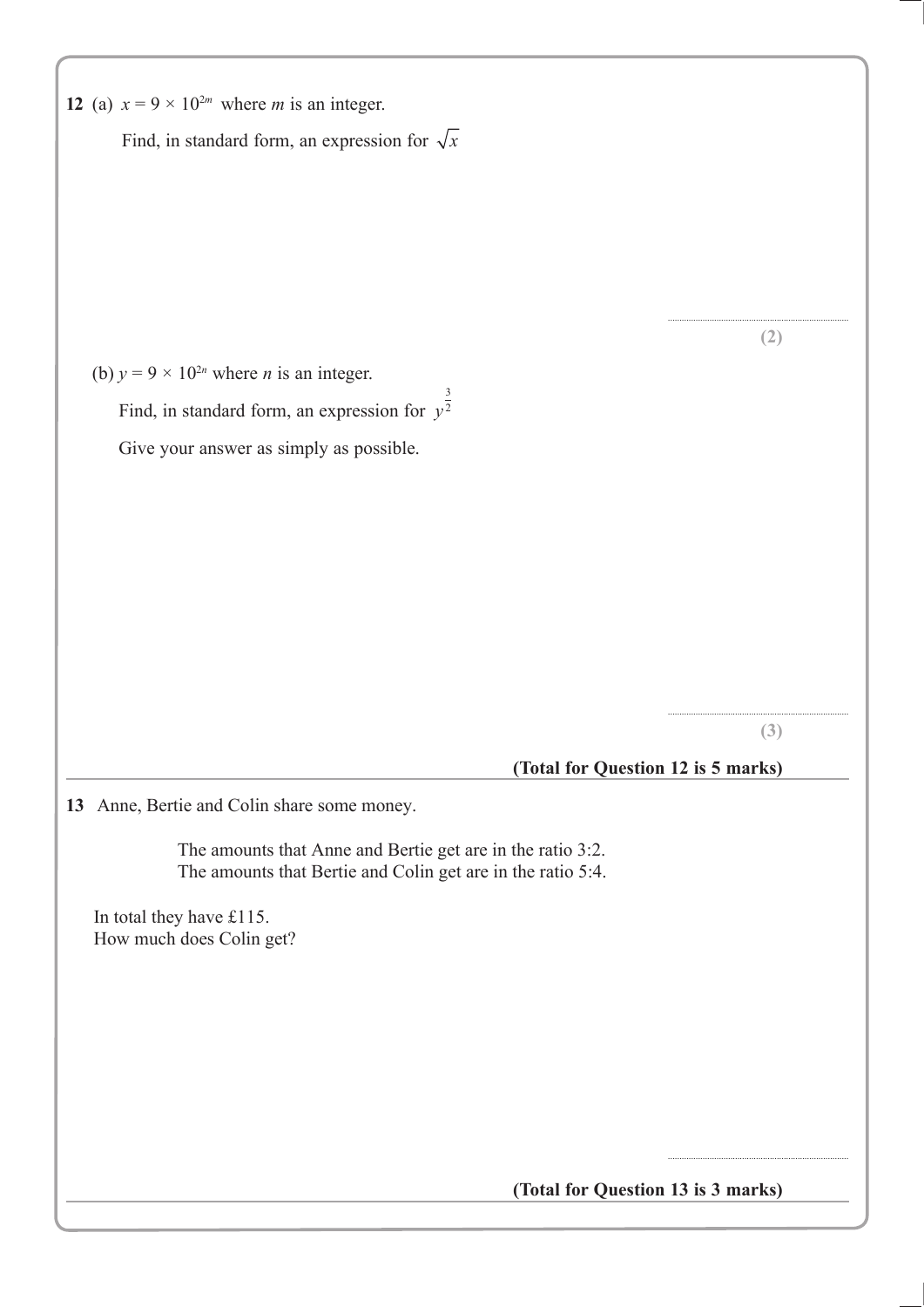| 14 f is the function $f(x) = 2x + 5$                                |                                    |                   |
|---------------------------------------------------------------------|------------------------------------|-------------------|
| (a) Find $f(3)$                                                     |                                    |                   |
| (b) Express the inverse function $f^{-1}$ in the form $f^{-1}(x) =$ |                                    | (1)               |
|                                                                     |                                    | $f^{-1}(x) =$ (2) |
| g is the function $g(x) = x^2 - 25$                                 |                                    |                   |
| (c) Find $g(-3)$                                                    |                                    |                   |
| (d) (i) Find $gf(x)$<br>Give your answer as simply as possible.     |                                    | (1)               |
| (ii) Solve $gf(x) = 0$                                              |                                    | $gf(x) =$         |
|                                                                     |                                    | (5)               |
|                                                                     | (Total for Question 14 is 9 marks) |                   |
|                                                                     |                                    |                   |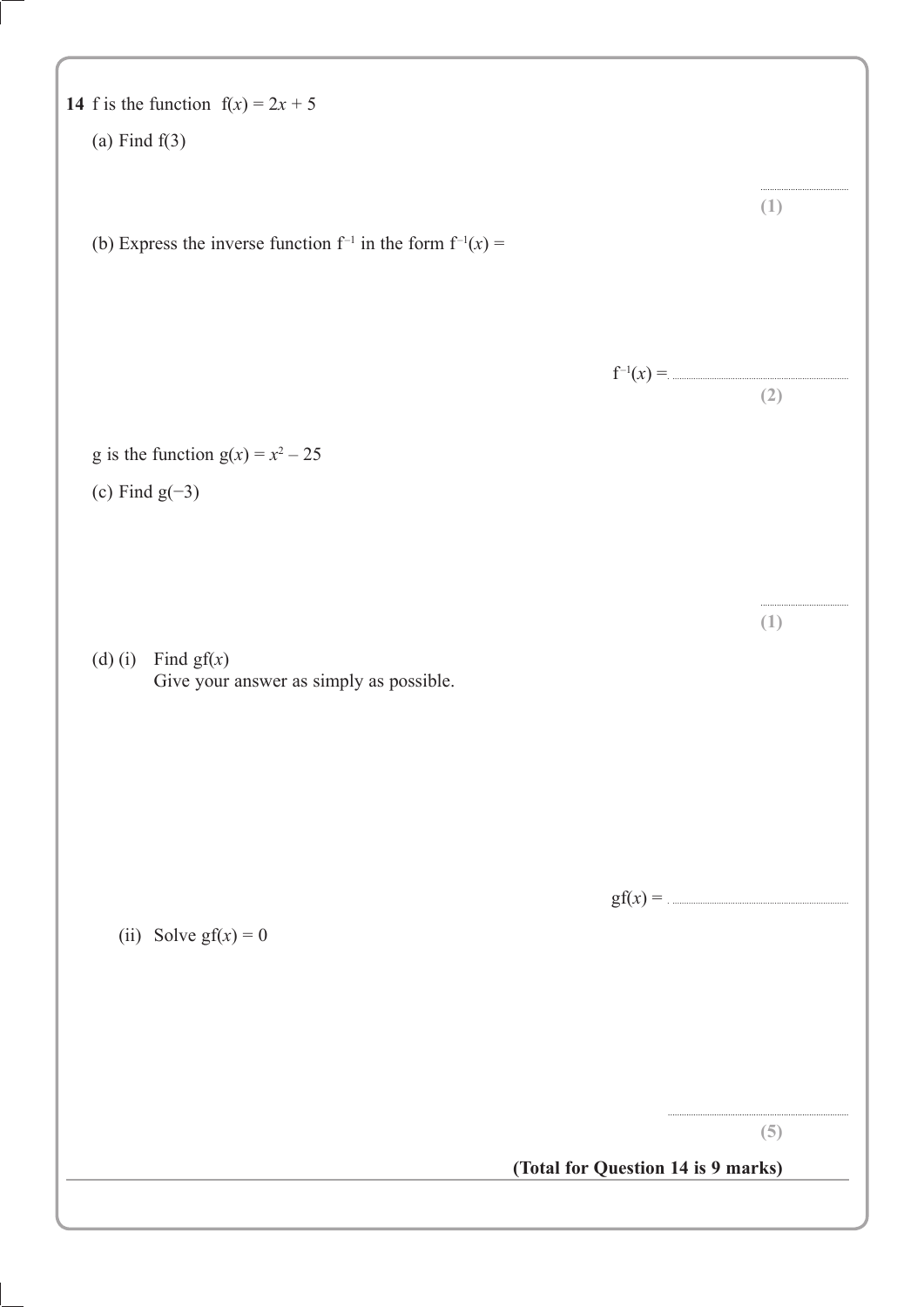- **Time spent (***t* **minutes) Frequency**  $0 < t \leq 10$  20  $10 \le t \le 30$  58  $30 < t \leq 60$  102  $60 < t \leq 100$  32
- **15** The table gives information about the times, in minutes, spent by 212 adults using the internet one week.

(a) Draw a histogram for this information.



**(4)**

(b) Work out an estimate for the mean time spent using the internet by these adults. Give your answer correct to one decimal place.

> ......................................................... **(3)**

**(Total for Question 15 is 7 marks)**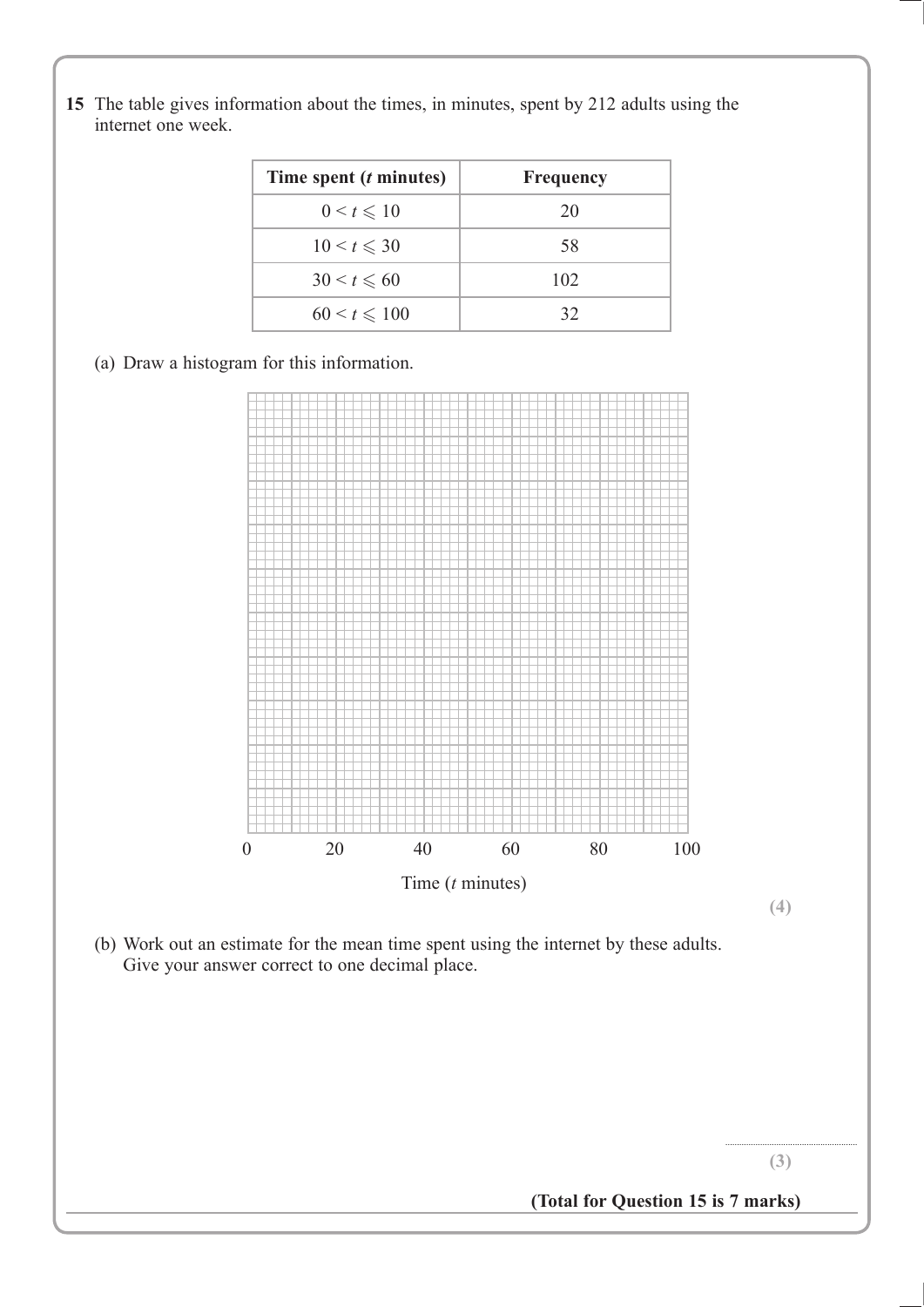**8** Carlos wants to find an estimate for the number of ants in a colony. **16**

He catches 60 ants from the colony and marks each one with a dye. He then returns the ants to the colony.

A week later, Carlos catches another 60 ants. 8 of these ants are marked with the dye.

Work out an estimate for the number of ants in the colony. Write down an assumption you have made.

**(Total for Question 16 is 3 marks)**

..................................................................................................................................................................................................................................................................................................................................................

.........................................................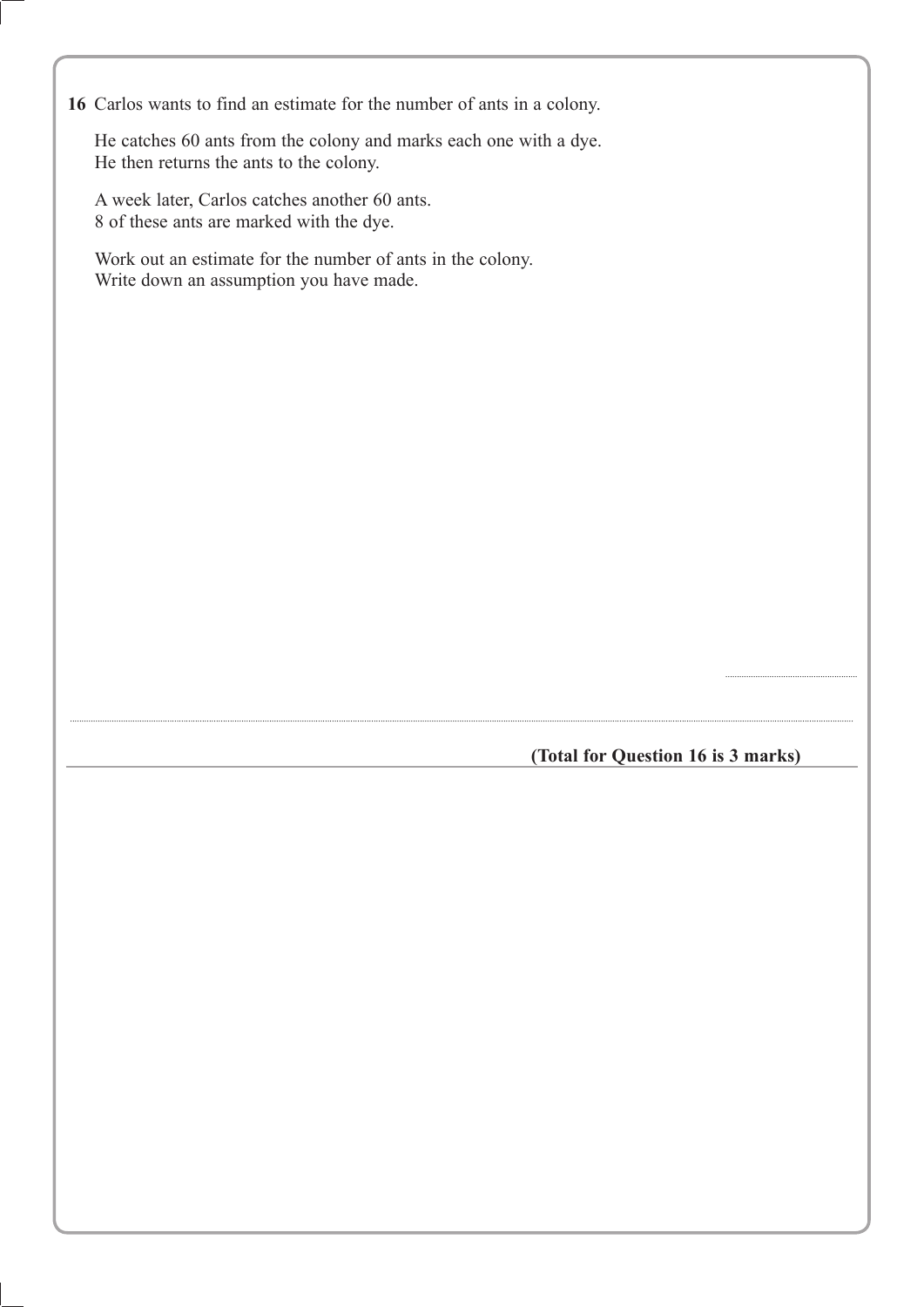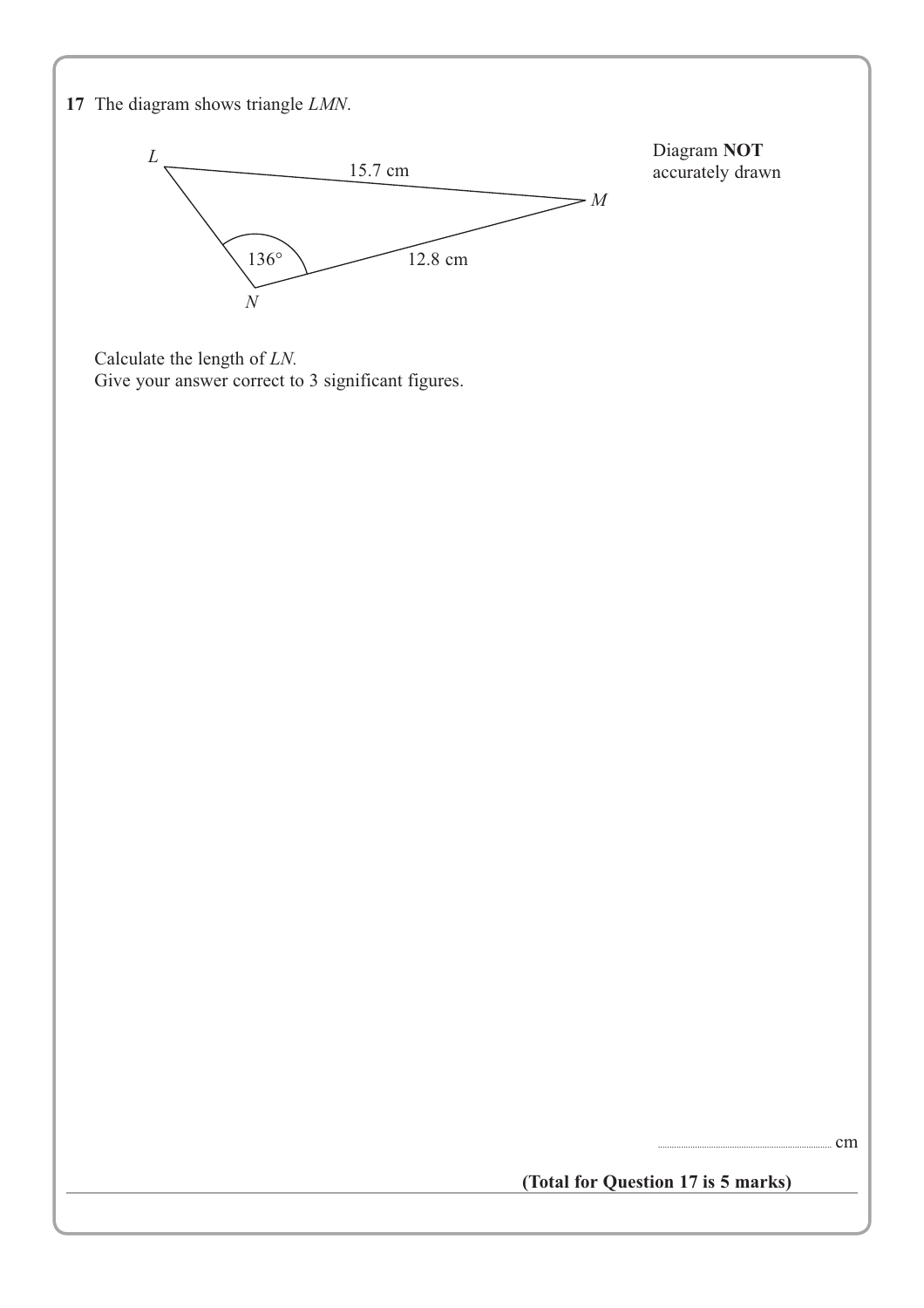